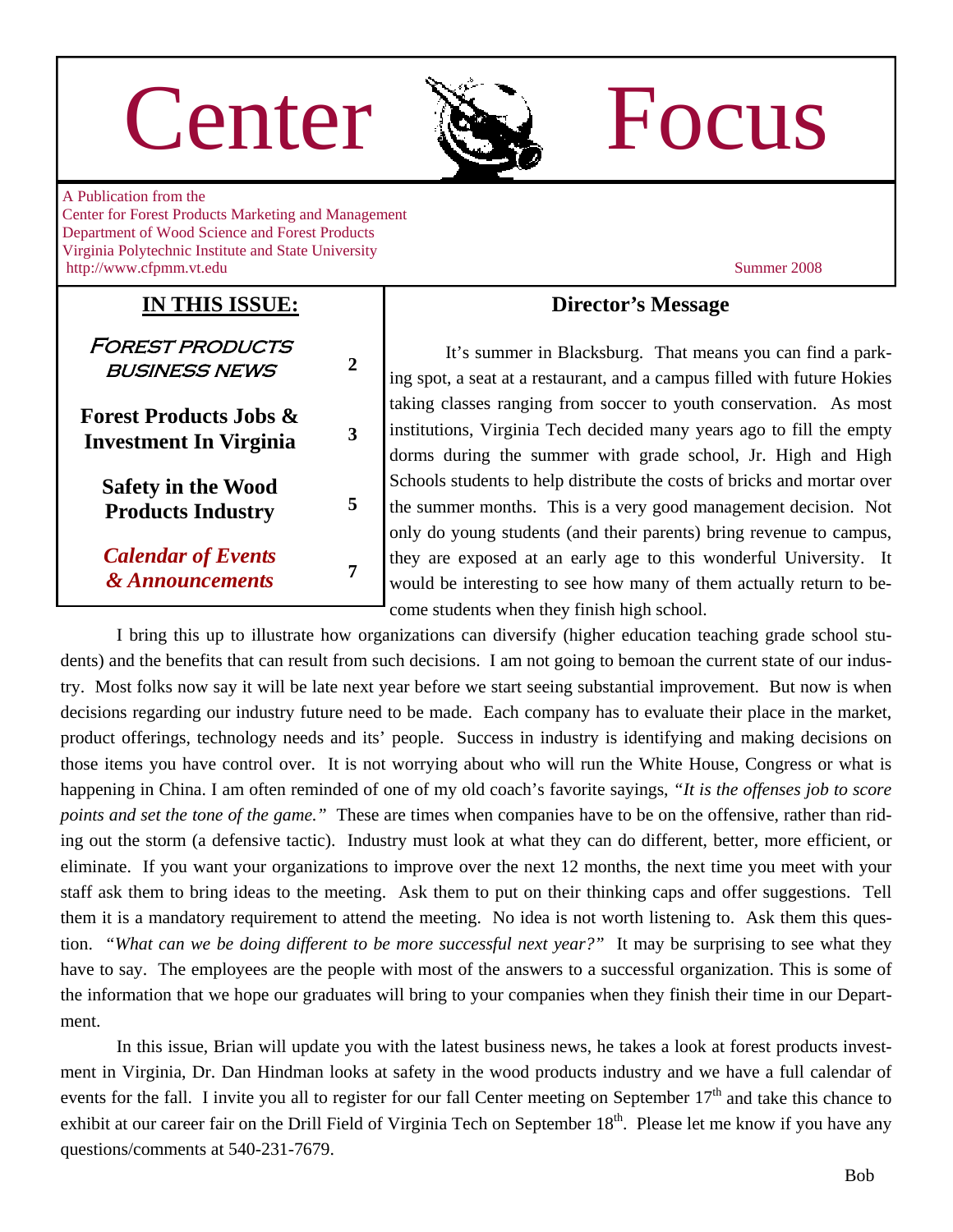# Forest products business news

- Ainsworth introduced a new concrete form panel made with OSB that has medium density overlay bonded to the surface. Source: *Design Cost Data.*
- According to *Dow Jones News Service*, Lumber Liquidator's first quarter sales increased 24% despite the housing slump. Keys to their success include selling direct to consumers, sourcing directly from mills and controlling costs.
- Allied Building Products Corporation, a distributor of building products has earned FSC chain-of-custody certification. Source: *Kitchen & Bath Business*
- *Business Wire* reported that Mead Westvaco has received SFI and PEFC chain-of-custody certification for its paperboard products.
- Uniboard introduced Nu-Green, a formaldehyde-resin free particleboard that is also FSC certified. Source: *PR Newswire*.
- According to *Business Wire*, HIG Capital, a private equity firm, has acquired Linden Lumber Company. HIG Capital has now acquired four hardwood sawmills.
- The recently passed farm bill did not include a provision that would have required lumber importers to certify that Canadian lumber had been levied the proper export taxes. Source: *Environment & Energy Daily*.
- The *Canada NewWire* reported that the 2008 outlook for Canada's wood products industry predicts another year of losses that could total \$750 million.
- RISI announced a free news headline service that will supply North American Lumber and Panel news. Source: PR Newswire.
- According to an article in the *Bangor Daily News*, Maine has approximately 1.8 million tons of harvest residue that is suitable for pellet production. This supply could heat 150,000 homes.
- A new 24 megawatt renewable electricity plant in Arizona started operations using forest thinnings and waste paper fibers. Source: Prime *News-Wire.*
- West Fraser is considering a 50-70 megawatt renewable energy plant in interior British Columbia in order to utilize harvest residue left from the mountain beetle killed timber. Source: *Vancouver Sun.*
- Outdoor wood boilers are increasingly subject to local regulations in both Vermont and Minnesota as air quality concerns come to the forefront. Source: Multiple sources.
- According to www.earth2tech.com, as many as 11 companies have announced that they are building cellulosic ethanol plants in the U.S.

Forest Products Business News has been designed for educational and engagement purposes only. The intention is to report news that affects various business segments of the forest products industry. Any comments or questions should be referred to: [cf.editor@vt.edu](mailto:cf.editor@vt.edu?subject=Center%20Focus%20Comment)

# **Center Focus**



Published Quarterly by The Center for Forest Products Marketing and Management

Department of Wood Science and Forest Products Virginia Tech 1650 Ramble Road Mail Code 0503 Blacksburg, VA 24061

> **EDITOR**  Brian Perkins

**CONTRIBUTING EDITORS**  Angie Riegel Bob Smith

**PHONE: (540) 231-4406 FAX: (540) 231-8868** 



VT/0023/0801/1.7M/220696

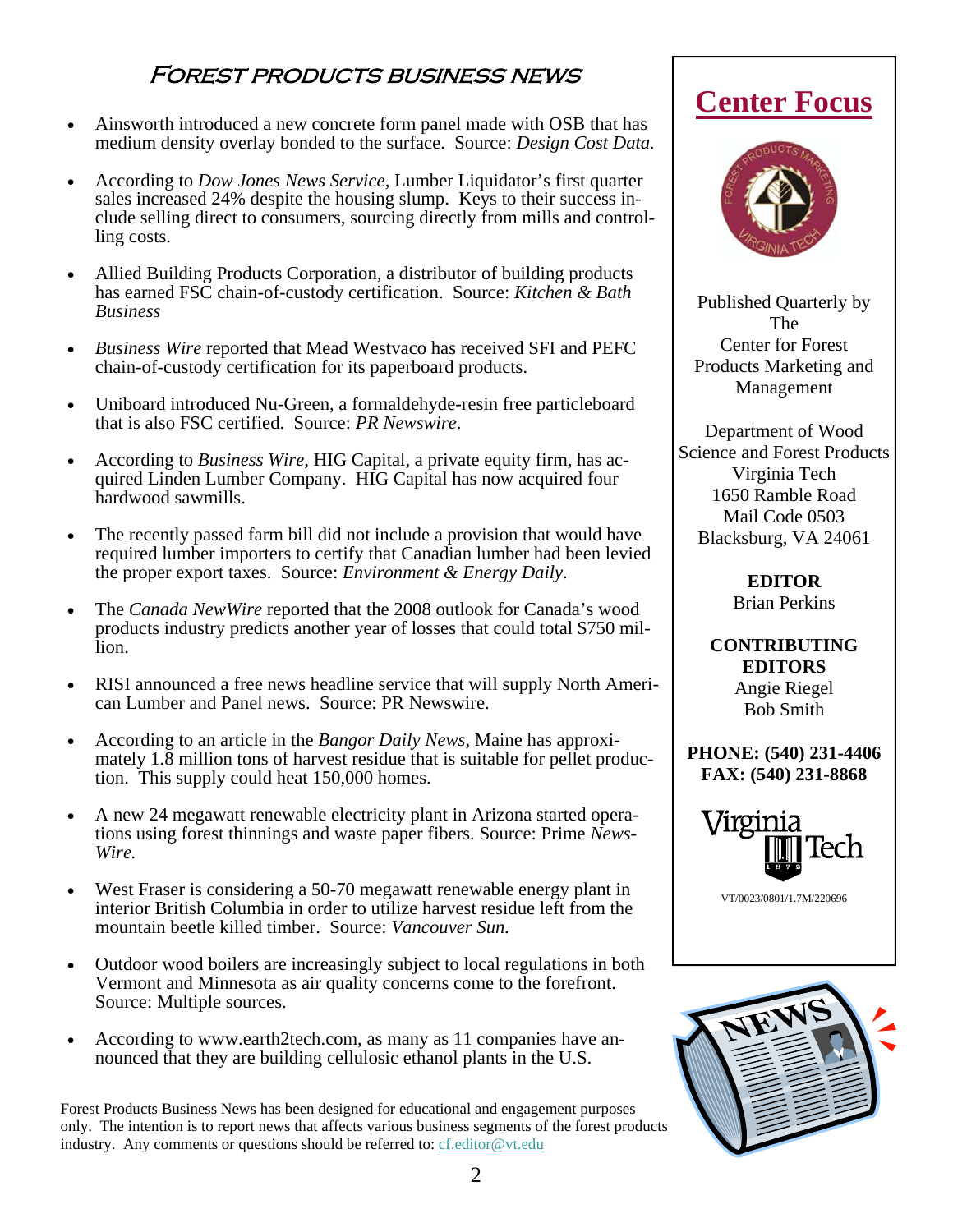#### **Forest Products Jobs & Investment In Virginia**

As the economy slows, job losses mount, the housing bust continues, and energy costs soar, it is easy to be pessimistic about the future of the economy. The U.S. has seen a loss of domestic furniture, paper and wood product manufacturing due to globalization, a lack of adoption of new technology and tactics and the decline of manufacturing infrastructure. Despite this decline, the domestic manufacturing sector accounts for 12% of gross domestic product, employs over 14 million people with higher wages than other sectors and creates more jobs for each manufacturing job. A number of recent articles have highlighted how manufacturing is rebounding due to a weak dollar which makes American exports more competitive and also due to the competitive advantage domestic producers have in terms of transportation and lead times. With this outline of manufacturing, the economy and forest products industry, this article will examine growth in Virginia's forest products manufacturing.

 First, let's review trends in job creation and capital investment and then we'll look briefly at what some other states are doing to become more competitive. According to the Virginia Economic Development Partnership statistics, a total of 26,700 jobs have been created and over \$3.4 billion invested in wood products, paper and furniture manufacturing since 1990. As shown in Figure 1, capital investment has fluctuated over the years with paper manufacturing (NAICS 322) requiring the most capital and much of these investments occurred in the 1990s. By contrast, the furniture industry (NAICS 337) and the wood products industry (NAICS 321) saw strong capital investment during the early to mid 2000s with the last 2 years being notable exceptions. Between 1990-2006, Virginia received approximately 2% of all capital invested in the U.S. in the



wood products, paper and furniture m a n u f a c t u r i n g industries. This proportion would be expected considering that there are 50 states. One notable exception was in 2006, Virginia got nearly one third of all U.S. capital investment in the furniture industry with the announcement of

**Figure 1. Capital Investment in Virginia's Forest Products Industry** 

SwedWood's Danville furniture plant.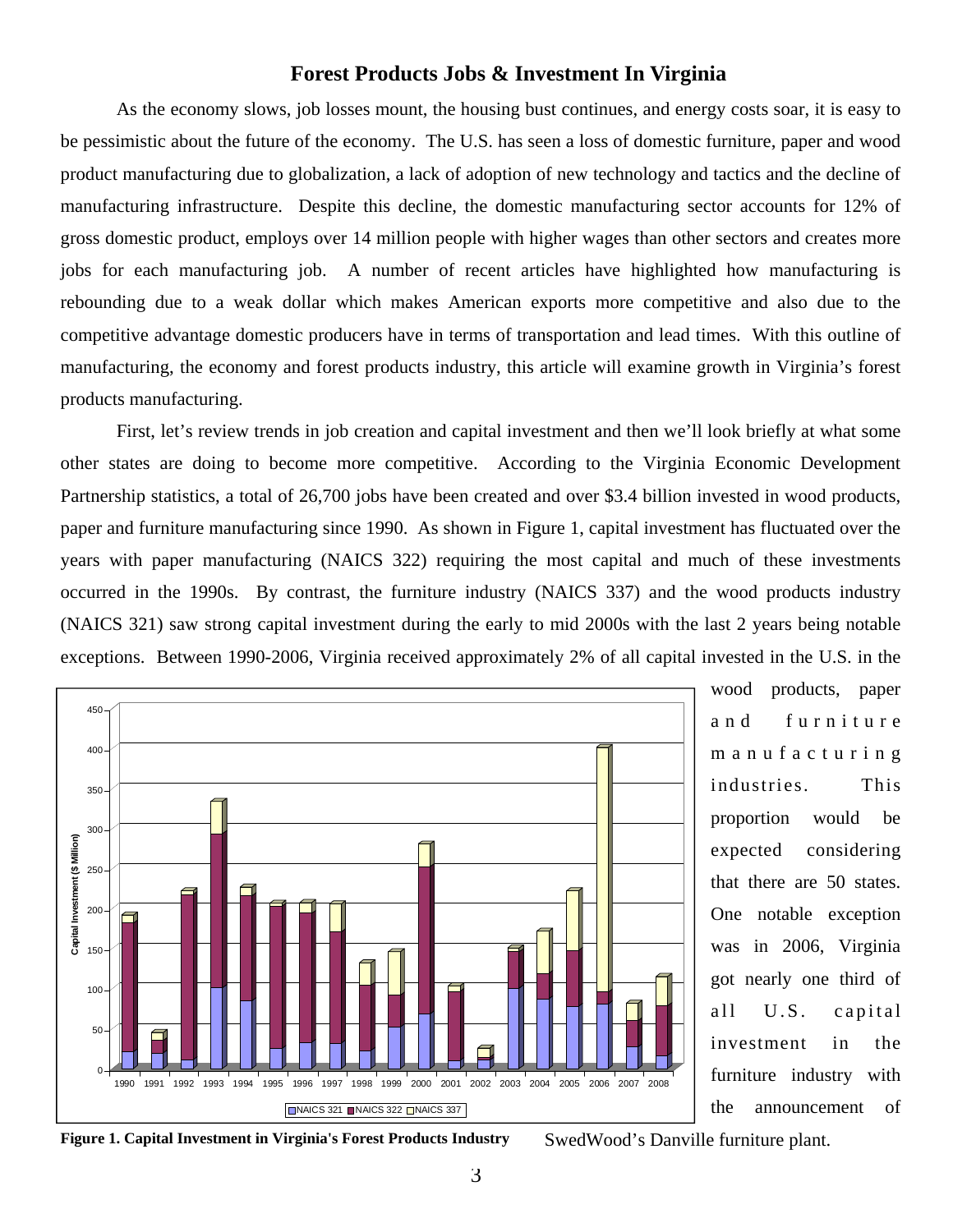These capital investments are either expansion of existing facilities or new facilities and they almost always create jobs. The furniture and wood products industry has seen more job creation as compared to the paper industry (Figure 2). During the time period covered, the wood products industry created 12 jobs for each dollar of capital investment, the furniture industry 15 jobs for each dollar and the paper industry created only 2 jobs per dollar. This would indicate that capital should be invested in those first two industries in order to create more jobs in Virginia. Many of the jobs created during this time period were in industries that were tied directly to housing (lumber, window, door, millwork, flooring, truss, panel, and cabinet manufacturing). As the housing market has slowed, capital investment and job creation has also slowed the past 2 years.



**Figure 2. Job Creation in Virginia's Forest Products Industry** 

Despite this slowdown, Virginia is well positioned to reap more than its 2% share of U.S. capital investment and create more forest products manufacturing jobs in the future. Recently, a number of eastern hardwood states such as Vermont, Indiana, and Pennsylvania have developed a state level forest products promotion campaign. Other states such as Missouri and Minnesota have analyzed their forest industry's competitiveness and Wisconsin and New York have large areas of certified state forests. In order to remain competitive for new growth in the forest product industry, Virginia should analyze its forest products industry's competitiveness. This effort could lead to the development of a state level forest products promotion campaign. This small investment will help all of the forest products industry in Virginia and enable capital and jobs to continue to flow into the commonwealth.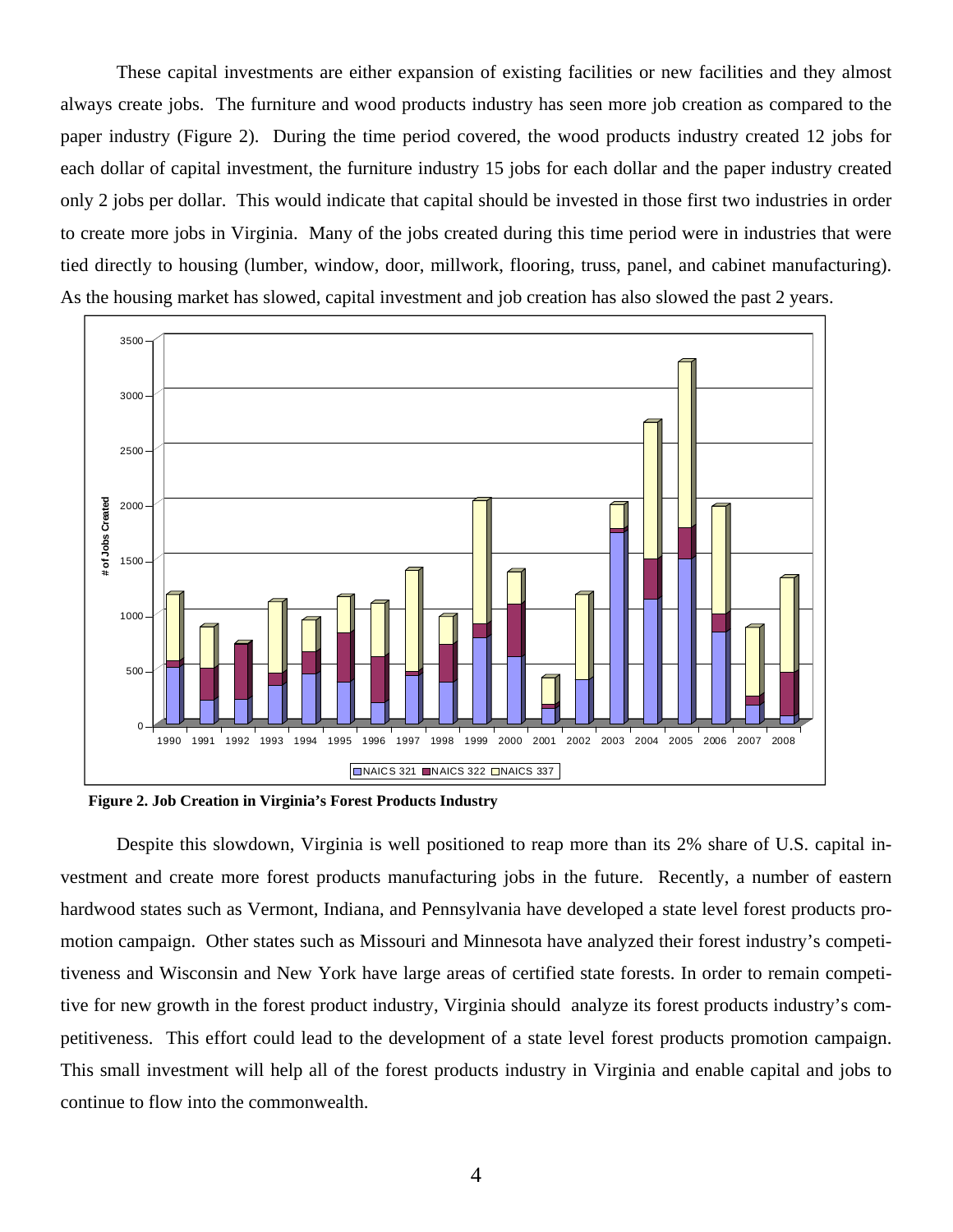#### **Safety in the Wood Products Industry**

By Daniel P. Hindman, Assistant Professor

Safety of workers is one of the most effective ways to ensure constant production on the jobsite. Safety incidents are costly to workers and owners, including lost time from work, medical costs, increased workers compensation and insurance premiums. Costs associated with safety incidents can far outweigh the expenses of safety training and equipment. Accidents can also have deeper consequences such as eroding trust and confidence between management and workers.

 Most safety discussions place a large emphasis on safety training and equipment, including personal protective equipment. Understanding the causes of accidents can provide insight into how to prevent them from occurring on particular jobs or activities. The purpose of this article is to illustrate safety trends in the wood industry and provide insight into areas of concern.

 A source of fatality and injury reports for many industry segments is the Bureau of Labor Statistics ([www.bls.gov](http://www.bls.gov/)). These statistics have been categorized by types of incident, industry sector, job position and other factors. These statistics are used to by the Occupational Safety and Health Administration (OSHA) and the National Institute of Occupational Safety and Health (NIOSH) in establishing research and training priorities based on emerging trends.

 The wood products industry is included under the agriculture, forestry and fishing sector. This sector has the highest rate of fatalities (32.5 fatalities per 10,000 workers) of all major industries. The farming, fishing and forestry sector also had the highest rate of occupational injuries (31.4 injuries per 10,000 workers) of all major occupation groups. The fatality rate of logging workers is 92.9 fatalities per 10,000 workers, which is the second highest fatality rate after fishing. This is why it is so important that logging crews are safety



trained using a program such as VA Sharp Logger. In contrast to logging, the wood products industry has very few recorded fatalities so it is more useful to examine occupational injuries.

Figure 1 shows the number of injury cases per 100 workers for selected segments of the wood products industry.

(Continued on next page)

**Figure 1. Rate of Occupational Injuries in the Wood Products Industry.**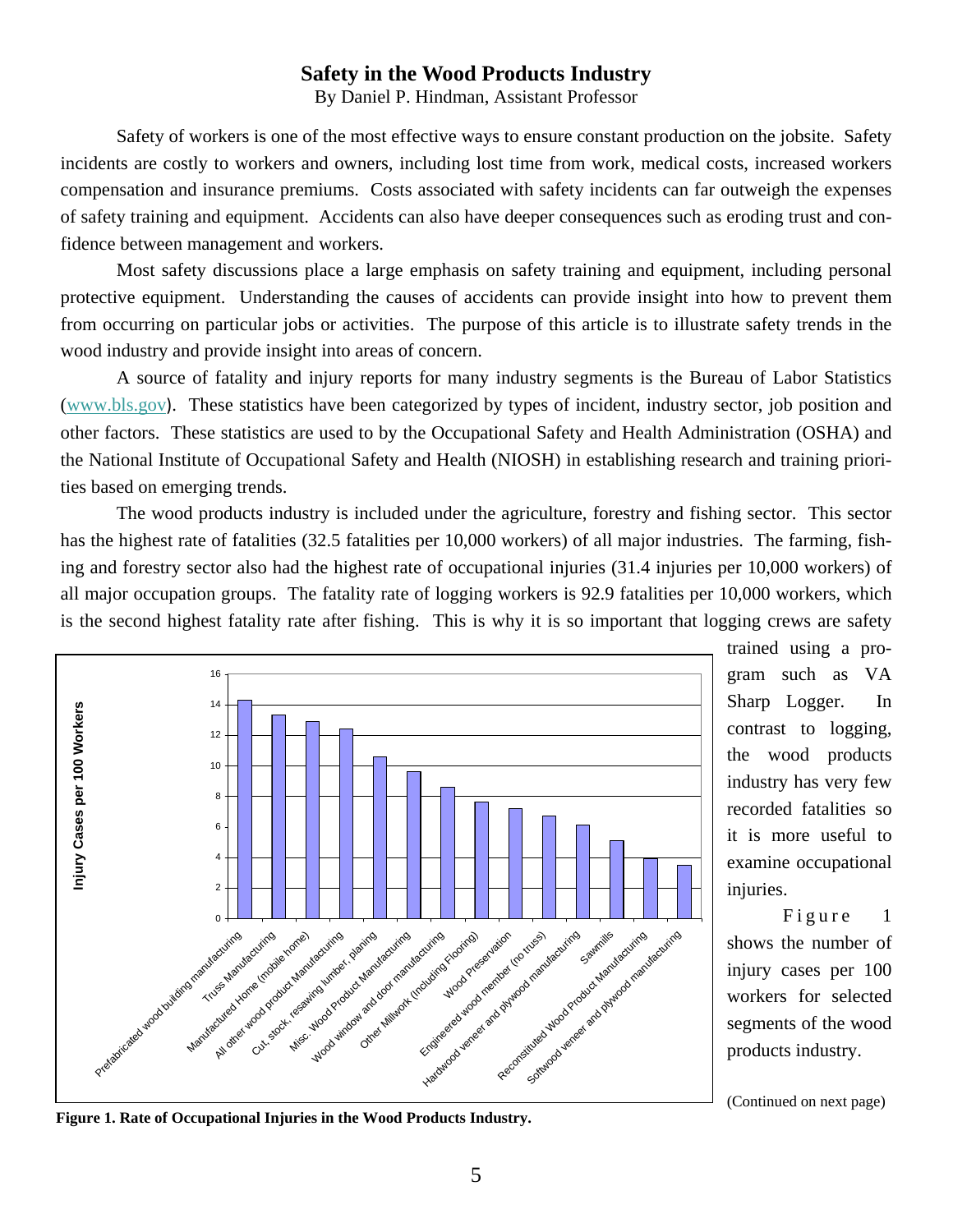The industry segments with the highest rates of injuries include prefabricated wood building manufacturing, truss manufacturing, manufactured home production and all other wood manufacturing. The industry segments with the lowest injury rates include softwood veneer and plywood manufacturing, reconstituted wood product manufacturing, and sawmills. Further examination of the kinds of injuries sustained by workers for both the higher injury rates and lower injury rates from Figure 1 reveal that the two most common industry types for both groups were struck by object and overexertion.

 Figure 2 shows the number of injury cases per 100 workers which resulted in days away from work. These statistics indicate the more severe injuries where workers were required to take time off due to hospitalization or recovery. The industry segments with the highest number of days away from work correspond to the same industry segments from Figure 1 (prefabricated wood building manufacturing, truss manufacturing, manufactured home production and all other wood manufacturing). The industry segments with the lowest days away from work were the softwood veneer and plywood manufacturing and the reconstituted wood product manufacturing. The sawmill sector had a higher number of days away from work, indicating that injuries in this area were typically more severe when they occurred.



**Figure 2. Loss-time Occupational Injury Rate in the Wood Products Industry**

 The wood products industry has a relatively low fatality rate compared to other industries in the natural resources extraction areas. Looking at the injury rates for different areas in the wood products industry, injury rates are higher in areas of prefabricated wood building manufacturing, truss manufacturing, manufactured home (mobile homes), and other area of wood products manufacturing. Many of the injuries sustained in these areas were severe enough to warrant days away from work, as were injuries sustained in sawmills. The most common injury types for all wood products industry sectors were overexertion and being struck by object. In order to prevent these two types of incidents, further study and training should be initiated.